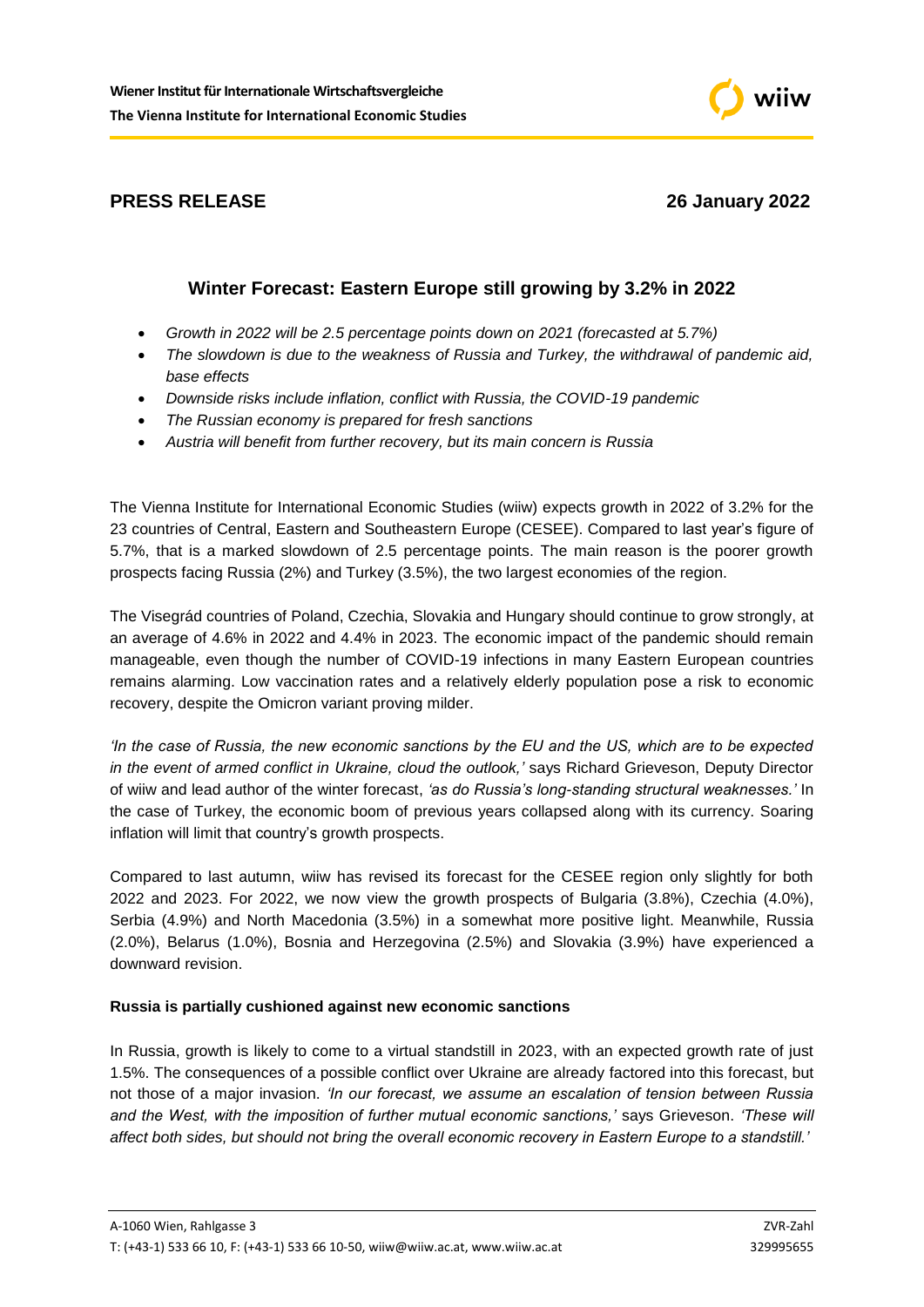Ever since 2014, Russia has taken steps to partially immunise its economy against fresh sanctions, and it should be able to cope with most of them. *'The scope for forcing Russia to change its behaviour over Ukraine using economic sanctions is limited,'* points out Grieveson. Conservative monetary and fiscal policies have enabled it to build up substantial foreign exchange reserves, totalling USD 630 bn. Gross foreign exchange reserves, including gold, accounted for about 40% of Russia's GDP in November 2021. External debt is low, and there has also been a reduction in exposure to the US dollar in government bonds.

### **Inflation is the main risk**

A showdown with Russia could hit the EU harder, says Grieveson. *'If an armed conflict does occur, the already high prices of natural gas and oil will skyrocket and further boost inflation.'*

High inflation is the biggest risk to economic recovery in the CESEE region – ranking ahead of both the conflict with Russia and the COVID-19 pandemic. While inflation in Western Europe is higher than it has been for many years, this is not the case in much of CESEE. Nevertheless, inflation is also becoming entrenched in Eastern Europe, where spending on energy and food accounts for a much higher share of total spending than it does in Western Europe. As a consequence, the governments of Hungary, Serbia and North Macedonia have already introduced price controls on food, not least for reasons of domestic political stability. Meanwhile, Poland and Romania are discussing a similar move.

After 8.7% inflation last year, we expect a weighted average of 10.3% in CESEE this year – and in Turkey as much as 26.2%. However, the inflation rate in the Visgrád countries of Poland, Czechia, Slovakia and Hungary should average 5.2%. Inflation will remain high for at least several more months. The most important question is whether it will lead to a sustained increase in wages. *'If it does, we are in for a protracted period of inflation that will be significantly higher than most states in Eastern Europe have experienced since 2008,'* says Grieveson.

The most likely scenario, however, is that price increases will level off by the middle of the year. On the one hand, this is because the worst distortions on the supply side – the problems with international supply chains – should have eased by then; and on the other hand, the high energy prices are also unlikely to persist. However, these forecasts are subject to an unusually high degree of uncertainty.

#### **Austria is set to profit, though its main concern is Russia**

As one of the largest investors in many countries of the region, Austria is benefiting from the continued recovery in CESEE. Between January and October 2021, its exports to the eastern EU member states rose by 18.3% and to the countries of the Western Balkans by 17.2%; meanwhile, they expanded by 'only' 15% to the countries of the euro area. However, Austria exported 5.5% less to the countries of the Commonwealth of Independent States (CIS) in the same period. This mainly reflects weak demand from Russia, where Austria's imports shrank by 9.1% from January to October 2021.

In the event of a new round of economic sanctions between Russia and the EU, Austrian exports to Russia are likely to decline further. Austria is the eleventh-largest foreign investor in Russia. Austrian companies would therefore also suffer from any fresh sanctions. Austria's dependence on Russia for its supplies of energy – especially natural gas – manifested itself in 2021 in a trade deficit of EUR 1.8 bn for the first 10 months. Disruptions to the supply or massive hikes in the price of natural gas could hit the domestic economy in the event of a crisis.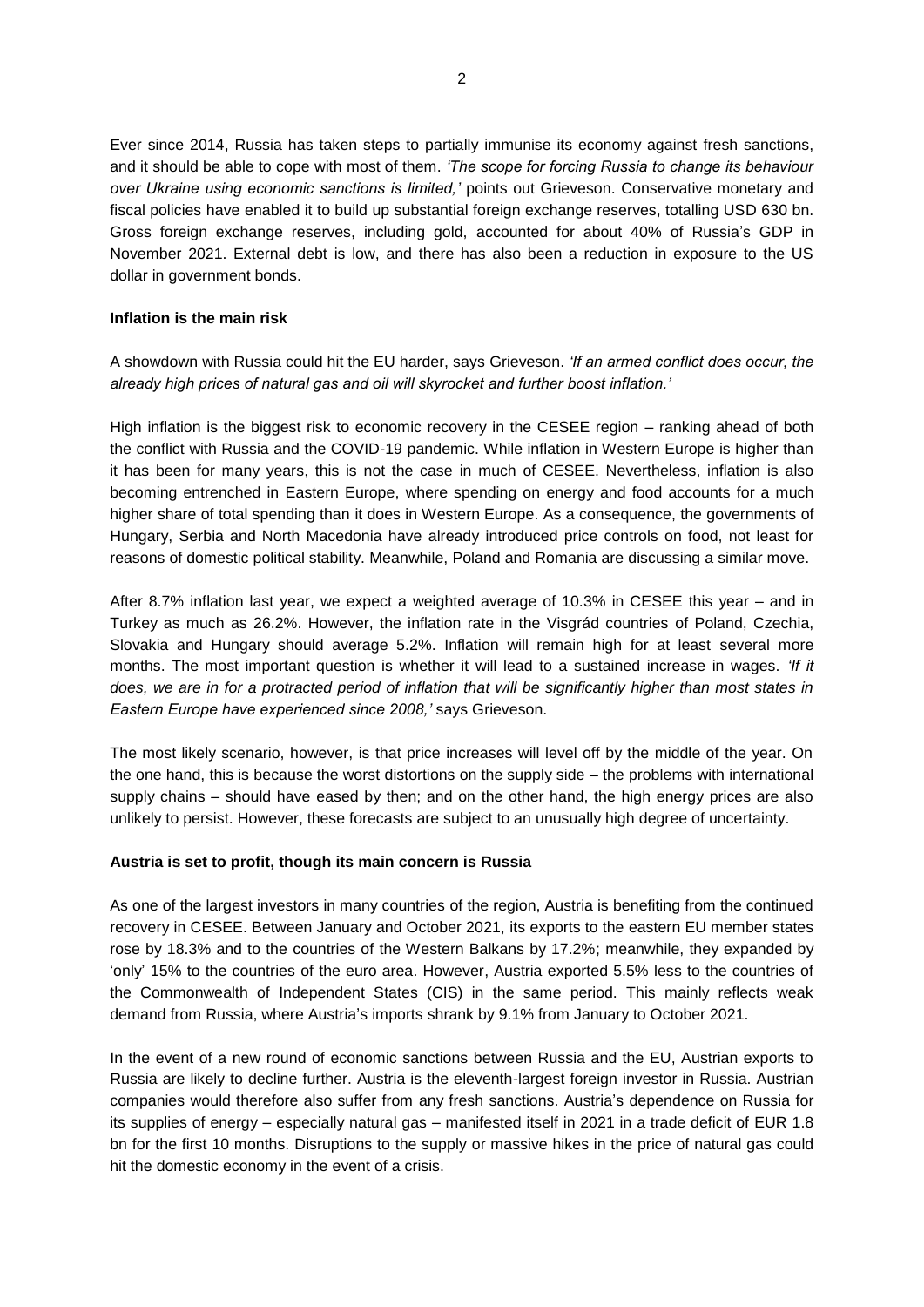#### **About the wiiw Forecast Report for CESEE**

The report analyses the economies of 23 countries in Central, Eastern and Southeastern Europe (CESEE) and provides a detailed forecast of the macroeconomic indicators of the following countries: Albania, Belarus, Bosnia and Herzegovina, Bulgaria, Croatia, Czechia, Estonia, Hungary, Kazakhstan, Kosovo, Latvia, Lithuania, Moldova, Montenegro, Northern Macedonia, Poland, Romania, Russia, Serbia, Slovakia, Slovenia, Turkey and Ukraine.

The new wiiw Winter Forecast is available on request.

#### **About the Vienna Institute for International Economic Studies (wiiw)**

wiiw is an economic think tank that has been producing economic analyses and forecasts for currently 23 countries in Central, East and South-East Europe for almost 50 years. In addition, wiiw conducts research in the areas of macroeconomics, trade, competitiveness, investment, the European integration process, regional development, labour markets, migration and income distribution.

## **Contact:**

**Andreas Knapp Mario Holzner Richard Grieveson** Tel. +43 680 13 42 785 [holzner@wiiw.ac.at](mailto:holzner@wiiw.ac.at) [grieveson@wiiw.ac.at](mailto:grieveson@wiiw.ac.at) [knapp@wiiw.ac.at](mailto:knapp@wiiw.ac.at)

Communications Manager Executive Director Deputy Director, main author